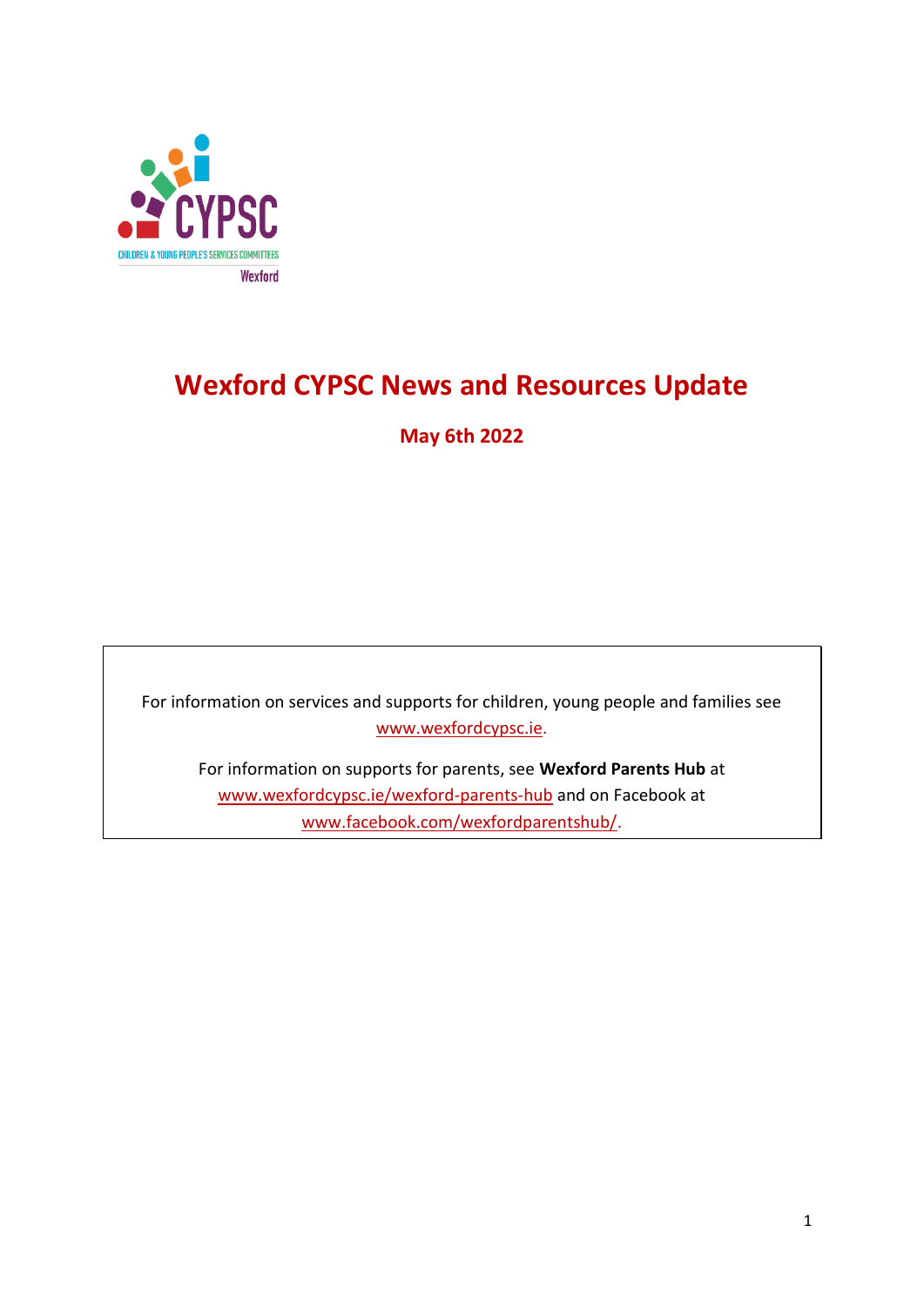## **CONTENTS**

### **Resources for People displaced from Ukraine;**

- P.3 : HSE Website
- P.3 : Wexford Public Library Service information

### **Children & Young People;**

- P.4 : Cruinniú na nÓg : A Day of Free Creative Activity for Young People 11<sup>th</sup> June 2022
- P.5 : EPIC (Empowering People in Care) : Care Experience Podcast
- P.6 : 8 Steps to Inclusive Youth Work New Resource Launched (NCYI)

### **Webinars and Training;**

- P.7 : Kinia Training
- P.9 : HSE Suicide Resource Office Training
- P.10 : LGB Online Training
- P11 : Dual Diagnosis : Mental Health and Substance Use Challenges Online Lecture May 11th
- P.12 : Women's Aid Training : Recognising and Responding to Domestic Abuse

#### **Funding;**

P.13 : Human Rights and Equality Grant Scheme

### **Consultations;**

P.14 : Public Consultation on a National Strategy on Outdoor Recreation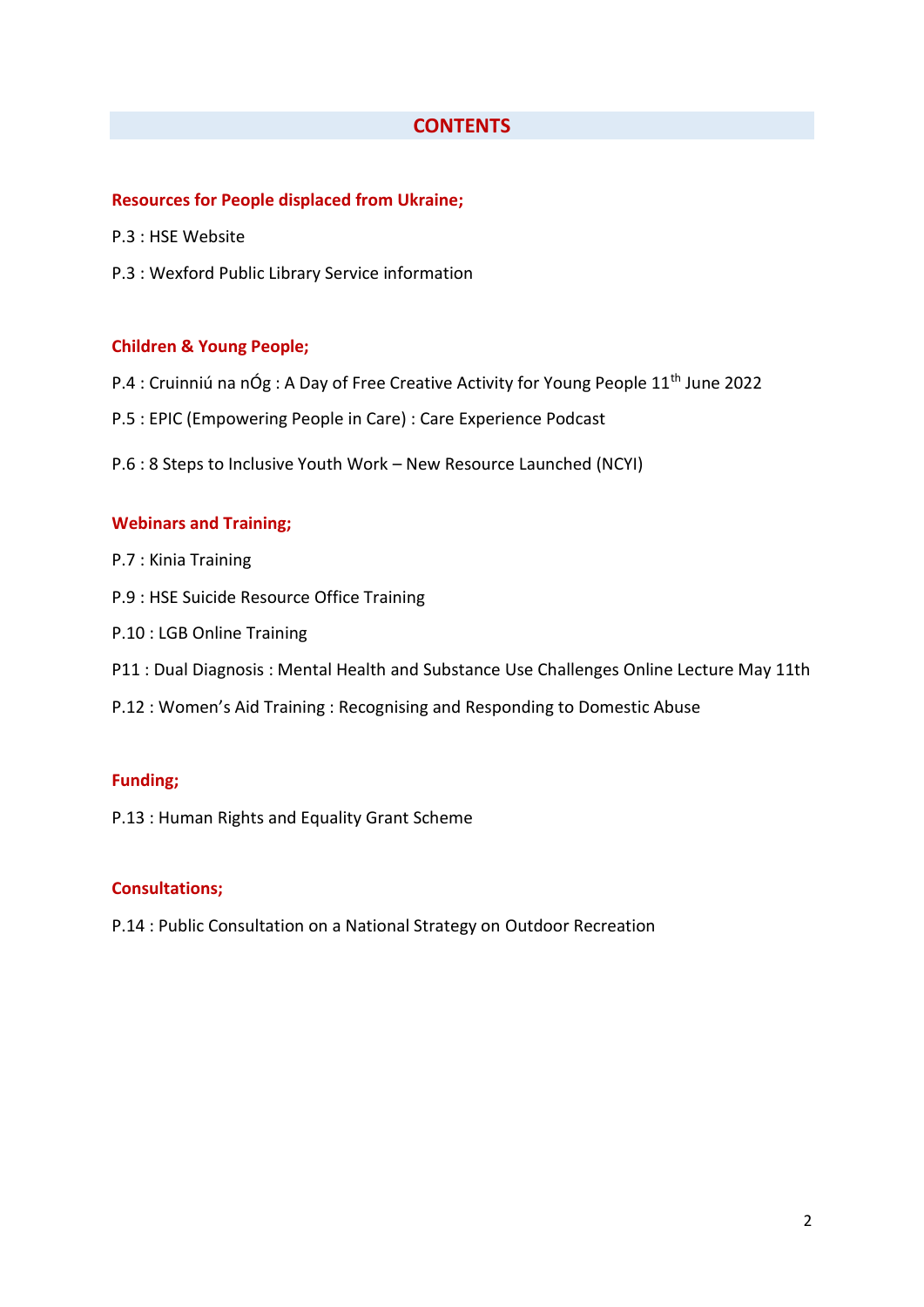## **RESOURCES FOR UKRAINIAN COMMUNITY**

**○ HSE Website**

# **Healthcare services for Ukrainian nationals in Ireland**

The HSE website has a section on healthcare for peoples displaced from Ukraine. It is also available in Russian and Ukrainian.

The link is : [https://www2.hse.ie/services/healthcare-in-ireland/ukrainian-refugees.html](https://scanner.topsec.com/?d=2304&r=show&t=2df8eaf7445e12419c471a0f5108cf69158ee4a6&u=https%3A%2F%2Fwww2.hse.ie%2Fservices%2Fhealthcare-in-ireland%2Fukrainian-refugees.html) 

**○ Wexford Public Library Service "Guide to Library Resources"**

Comhairle Contae Loch Garman **Wexford County Council** 

Wexford County Council Library Service have prepared a 'Guide to Library Resources for people arriving in County Wexford". It is available in Ukrainian/English versions.

To access in English, click [here](http://www.wexfordcypsc.ie/sites/default/files/content/Wexford%20Libraries%20Resources%20for%20people%20arriving%20in%20County%20Wexford%20English%20version.pdf)

To access in Ukrainian, click [here](http://www.wexfordcypsc.ie/sites/default/files/content/Wexford%20Libraries%20Resources%20for%20people%20arriving%20_Ukrainian%20version_.pdf)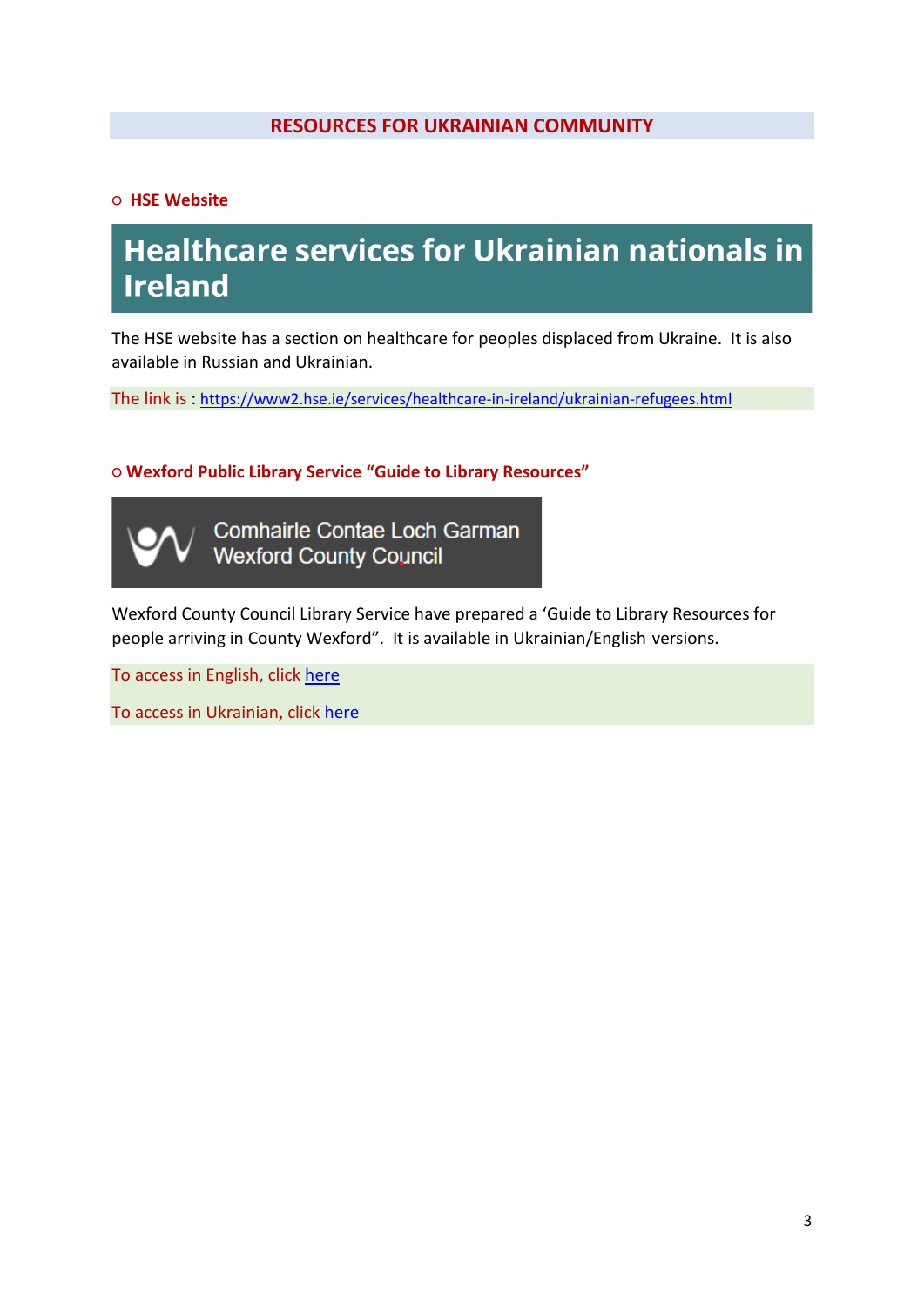## **CHILDREN & YOUNG PEOPLE**

## **○ Cruinniú na nÓg : A Day of Free Creative Activity for Young People 11th June 2022**



Catherine Martin, Minister for Tourism, Culture, Arts, Gaeltacht, Sport and Media, has today announced details of Cruinniú na nÓg 2022, a day of free creative activity for young people. Cruinniú na nÓg 2022 is a collaboration between the Department of Tourism, Culture, Arts, Gaeltacht, Sport and Media, the Creative Ireland Programme, local authorities and RTÉ and is the only event of its kind in the world.

- Saturday 11 June 2022
- more than 450 free creative events for young people throughout the country
- 8 live music stages with performances livestreamed on dedicated TV channel
- 12 pop up dance performances
- Youth Theatre Ireland to host introductory theatre workshops nationwide
- 5,000 juggling balls distributed nationwide, with 4 circus workshops in Tipperary, Cork, Dublin and Galway
- 4 historic houses to host free Cruinniú na nÓg activities

**For further details see** [here.](https://www.gov.ie/en/press-release/20c69-cruinniu-na-nog-2022-a-day-of-free-creative-activity-for-young-people-saturday-11th-june-2022/)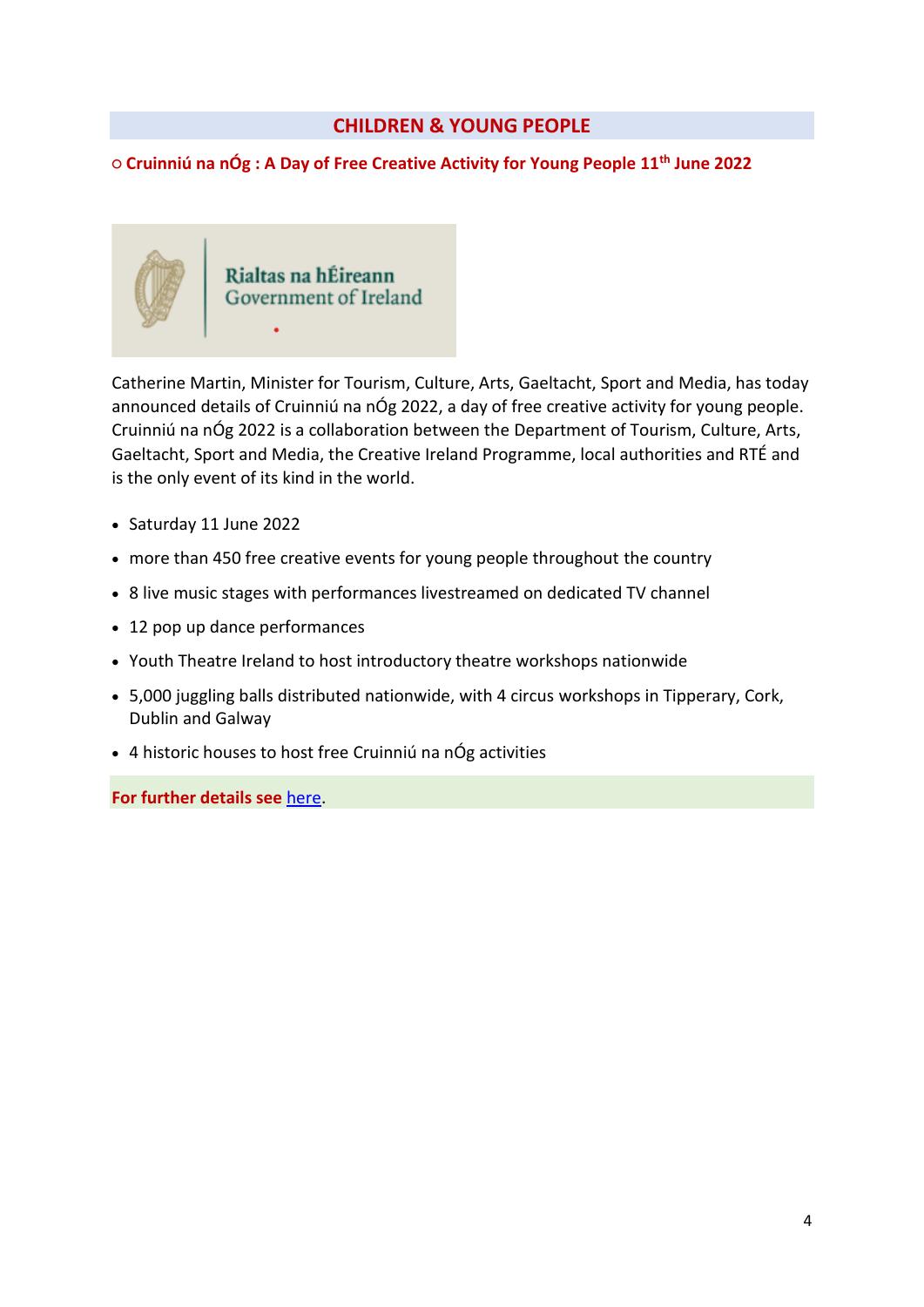

## **○ EPIC (Empowering People in Care) : Care Experience Podcast**

EPIC, Empowering People in Care's latest **[Care Experience](https://thecareexperience.libsyn.com/the-care-experience-episode-35) Podcast** was recorded live at **[Waterford Institute of Technology](https://www.linkedin.com/company/waterford-institute-of-technology/)** on March 28 at the 'Advocacy, Education and the Care Experience: Educators from a different perspective' seminar with a full panel of careexperienced guest speakers.

This lively discussion contains a lot of insights from those with lived experience of the Irish care system and offers a lot of learning for anyone studying, or working in, the social care system, and will also be of interest to foster parents, other care experienced youth and all #CareAware advocates and supporters out there. It also happens to be great craic! Massive thanks to **[Dr Danielle Douglas](https://www.linkedin.com/in/ACoAABSxRWsBJCaQQh4hJB-BsesOaAEZjJuz9PM)** for bringing the event together with support from the WIT Equality Diversity and Inclusion Fund. And an even bigger thank you to the panellists Beatrice Ayo Vaughan (WIT), Sean Downey, Dr **[Róisín Fa](https://www.linkedin.com/in/ACoAACFQ4hEBJVTQu251MNg892J3lIfUft-uZaY)rragher** (NUIG), Ciara Fitzgibbon (WIT) and **[Thomas O Driscoll](https://www.linkedin.com/in/ACoAAAxNUrUBBlFsMsTpCVueTVgOvDFt5Op4diQ)** for so generously sharing their care stories and experiences, opinions, and advice to pave a better future for those who come up behind them.

## **[Tune in to the Care Experience Podcast live from Waterford](https://thecareexperience.libsyn.com/the-care-experience-episode-35)** [here](https://thecareexperience.libsyn.com/the-care-experience-episode-35)



**To access the EPIC website, click** [here.](https://www.epiconline.ie/)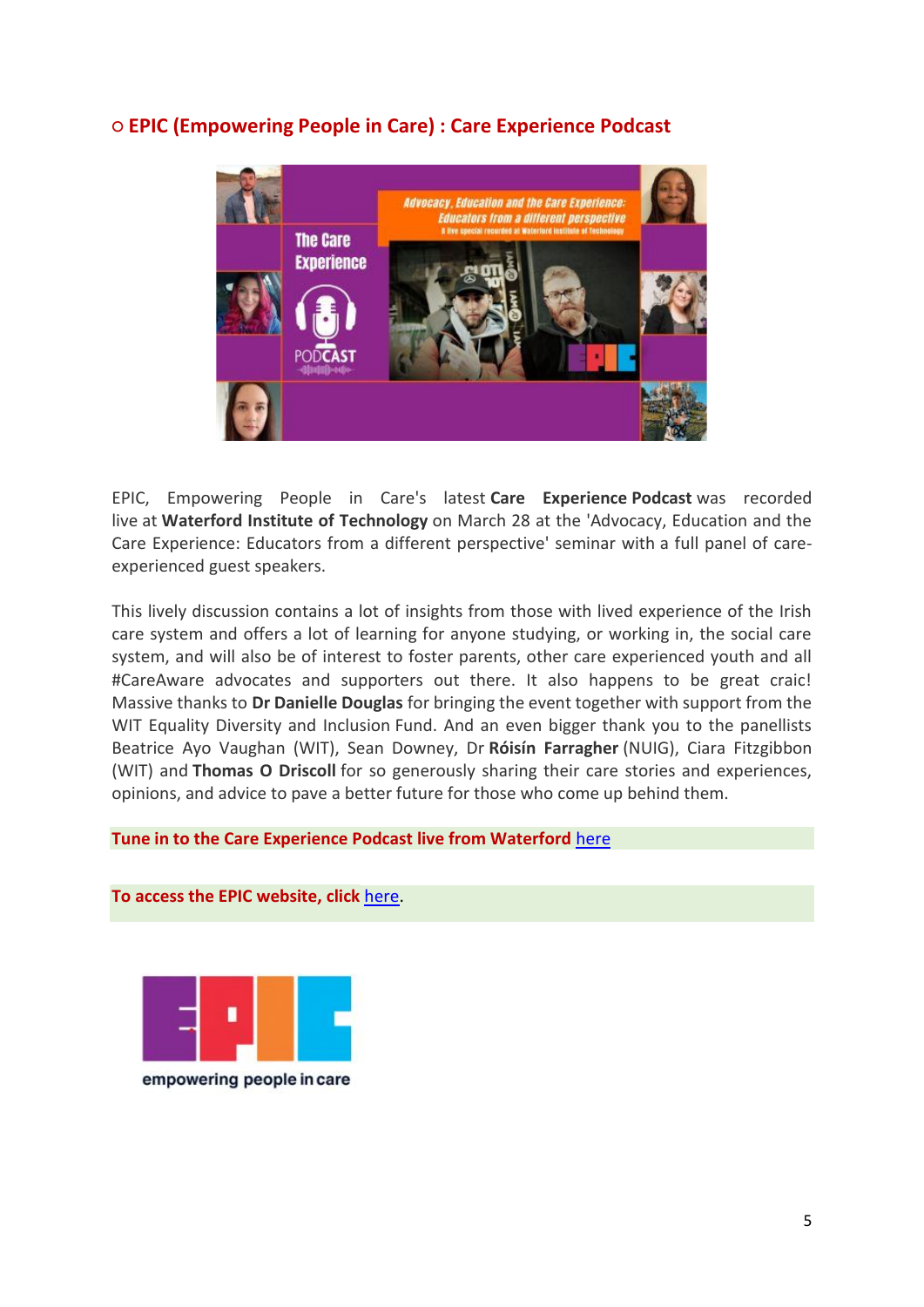## **○ 8 Steps to Inclusive Youth Work – New Resource Launched (NCYI)**

The National Youth council of Ireland (NYCI) has launched the new updated "8 Steps to Inclusive Youth Work"



The **8 Steps to Inclusive Youth Work** is a tool that supports youth organisations to build best quality inclusion practice in youth settings.

Now more than ever, we recognise the need to fight injustice and inequality in society. Building responsive, diverse and inclusive youth settings is critical in ensuring that everyone in the community can play their part in creating a society that is socially just and equal.

The 8 Steps to Inclusive Youth Work recognises that every youth worker and every organisation is on a different stage of the journey in their inclusion practice, and it has something to offer everyone on that journey. It can respond to your needs whether you want

- a set of indicators to measure yourselves against, or
- goals to work toward, or if you want
- to deepen your practice to be as inclusive as you can be.
- $\bullet$

It guides its readers through context sections that explain each of the 8 Steps through a social justice and responsive practice lens. It **explains the concepts clearly and concisely**, demystifying inclusion and situating it in everyday youth work practice. The context sections are followed by self-reflection exercises that resonate with the **voices of the minority and marginalised** young people who seek our support. These are followed with practice indicators that names how inclusion is fostered in your youth work; in your reviews, your policies, your networking, how you resource your work, build your staff and volunteer team, create your environments, evaluate your work and carry out your activities with young people.

**To access your free copy of the guide click** [here.](https://www.youth.ie/articles/inclusive-youth-work-in-8-steps-resource-launched/) **To access the NYCI website, click** [here.](https://www.youth.ie/)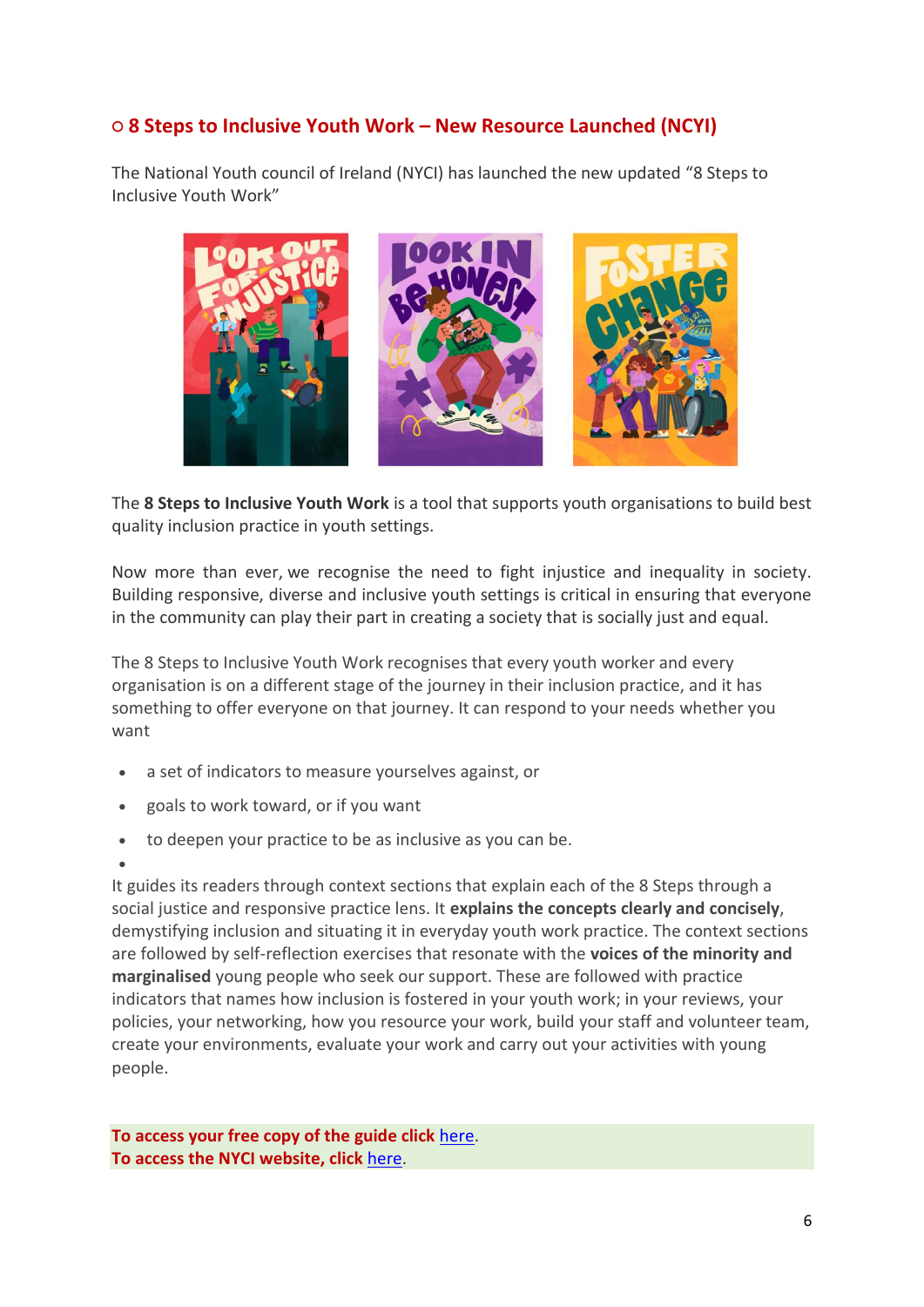## **WEBINARS & TRAINING**

**○ Kinia Training**



There are new creative technology (STEAM and digital media) training opportunities coming up in May through our sponsored programmes. We are offering in-person training in Wicklow in the week of the 16th to 20th of May in a venue TBC. This would be suitable for people working in the region (Wicklow/Kildare/Wexford/Dublin) who would be able to travel to the venue.

We are also offering the same training options in an online format for people that can't make an inperson session. This training will be running online in 2 two-hour sessions over two weeks. Online participants must be available for **both of these sessions** to complete the training.

The training is available to **staff or volunteers** working with young people in out of classroom settings (e.g. youth work organisations, school completion programmes, family resource centres, etc.). It would be great if you could circulate this with your network, you may have people in mind that would be interested in taking on training.

There are 4 different training types with the dates listed below:

#### **Training Type: Computer Science - Introduction to BBC Microbit**

**Option 1: Online** 9th and 23rd May - 10am to 12pm

**Option 2: In-person (Wicklow)** 16th May - 10am to 4pm

**Training Type: STEAM**

**Option 1: Online** 10th and 24th May - 10am to 12pm

**Option 2: In-person (Wicklow)** 17th May - 10am to 4pm

**Training Type: Digital Creativity - Introduction to Podcasting**

**Option 1: Online** 11th and 25th May - 10am to 12pm

**Option 2: In-person (Wicklow)** 18th May - 10am to 4pm

**Training Type: Digital Creativity - Introduction to Mobile Filmmaking**

**Option 1: Online** 12th and 26th May - 10am to 12pm

**Option 2: In-person (Wicklow)** 19th May - 10am to 4pm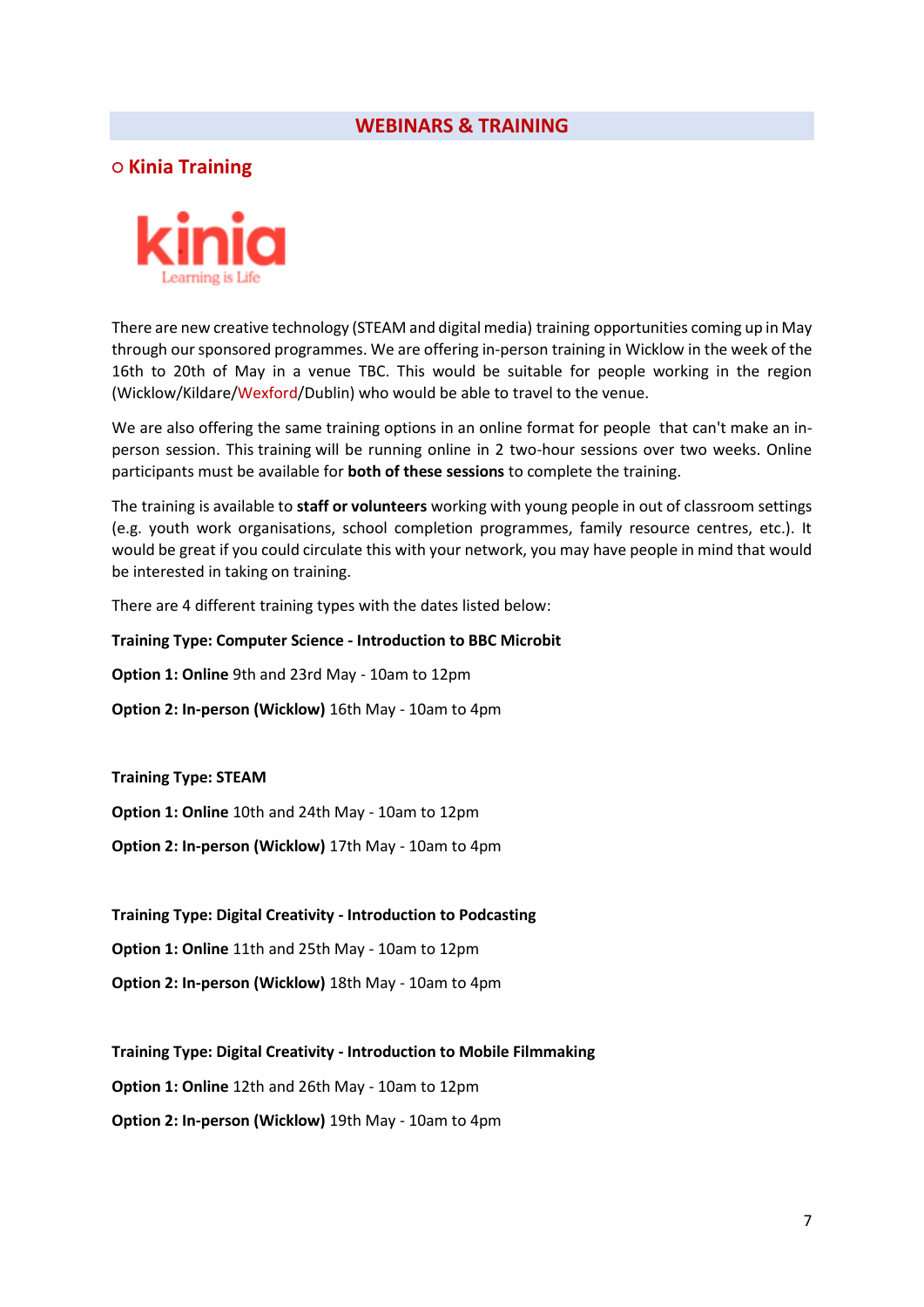**Booking** : We have an automated booking system and people can sign up here. See the link below. Once you click on your preferred training type, you can then choose either the online or in-person option.

[https://kinia.clr.events/](https://scanner.topsec.com/?d=2304&r=show&u=https%3A%2F%2Fkinia.clr.events%2F&t=3bad90a674d107eb70bbddac9677ea3121676920)

**Queries** : If you have any queries or difficulties with booking you can get back to me at [paulamond@kinia.ie](mailto:paulamond@kinia.ie) or by phone on 086 1535787. Places will be allocated on a 'first come first served basis'. If places are filled we will arrange training for applicants for a later date. Looking forward to hearing from you.

Many thanks,

**Paul Amond, Programme Development, Kinia.**

**M:** 086 1535787

**E:** [paulamond@kinia.ie](mailto:paulamond@camara.ie)

**W:**

[www.kinia.ie](https://scanner.topsec.com/?d=2304&r=show&u=http%3A%2F%2Fwww.kinia.ie%2F&t=b2c0dcbef013db5fd1ce82916af6e493815613e1)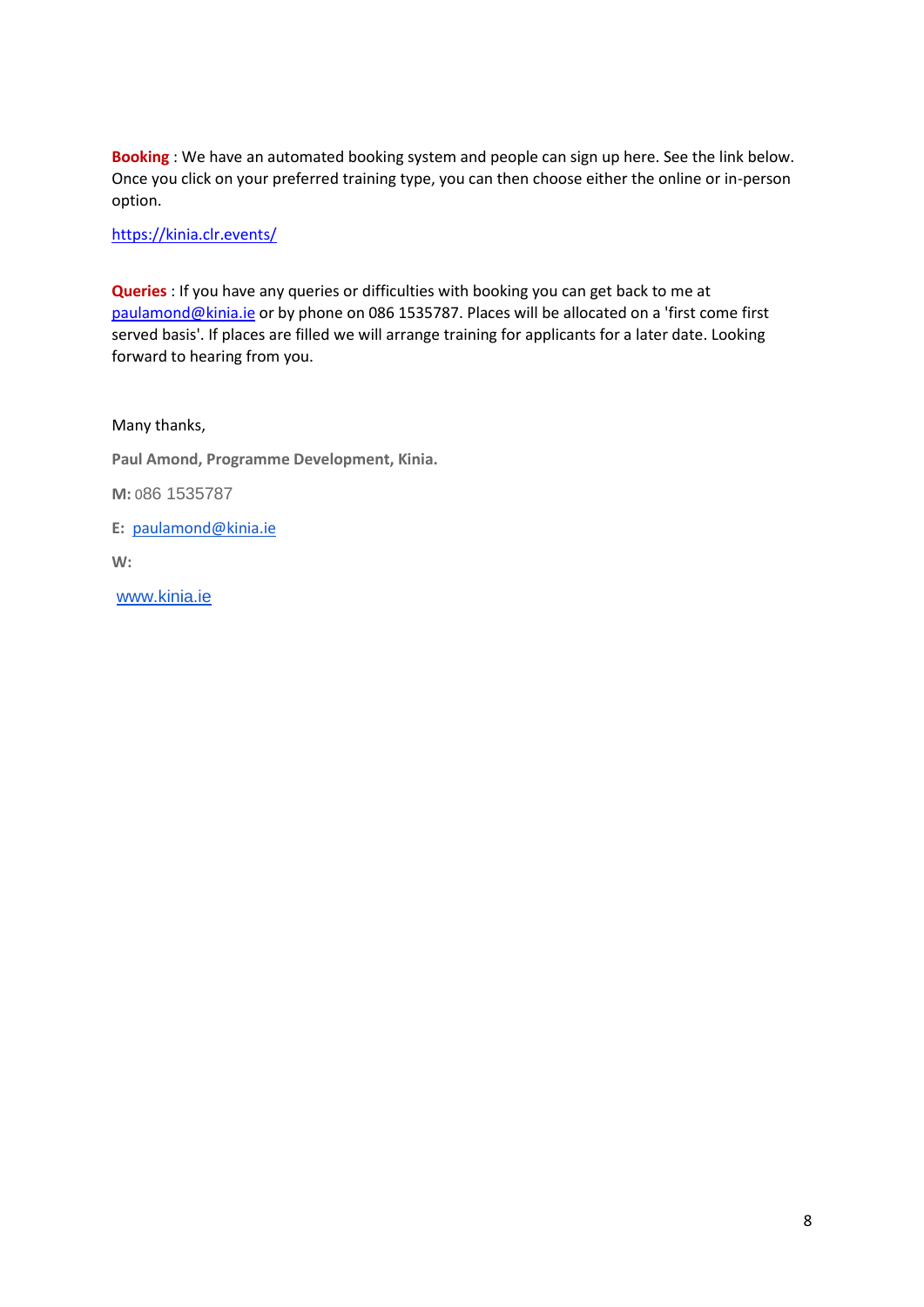## **○ HSE Suicide Resource Office Training**

The HSE Regional Suicide Resource Office is running the courses below in May. If you would like to book a place please visit [www.bookwhen.com/sro.](http://www.bookwhen.com/sro)

**Understanding Self-Harm, Waterford** 

**May 19th 9.30 am – 4.30 pm**

**safeTALK, Clonmel** 

**May 25th 9.30 am – 1 pm**

## **ASIST (Applied Suicide Intervention Skills Training), Waterford**

## **May 25th & 26th 9 am – 5 pm both days\***

\*you must be available for training both days and you will need to have completed START or safeTALK in advance of participation on this course

Tracy Nugent (HSE Resource Officer for Suicide Prevention) Front Block, St. Patrick's Hospital, John's Hill, Waterford X91 KX25 **Tel:** 051 874013 **Mobile:** 087 9271041 **Email:** [Tracy.Nugent@hse.ie](mailto:Tracy.Nugent@hse.ie)

**To book a place on any of our suicide, self-harm or bereavement Training Programmes please visit** [www.bookwhen.com/sro](http://www.bookwhen.com/sro)





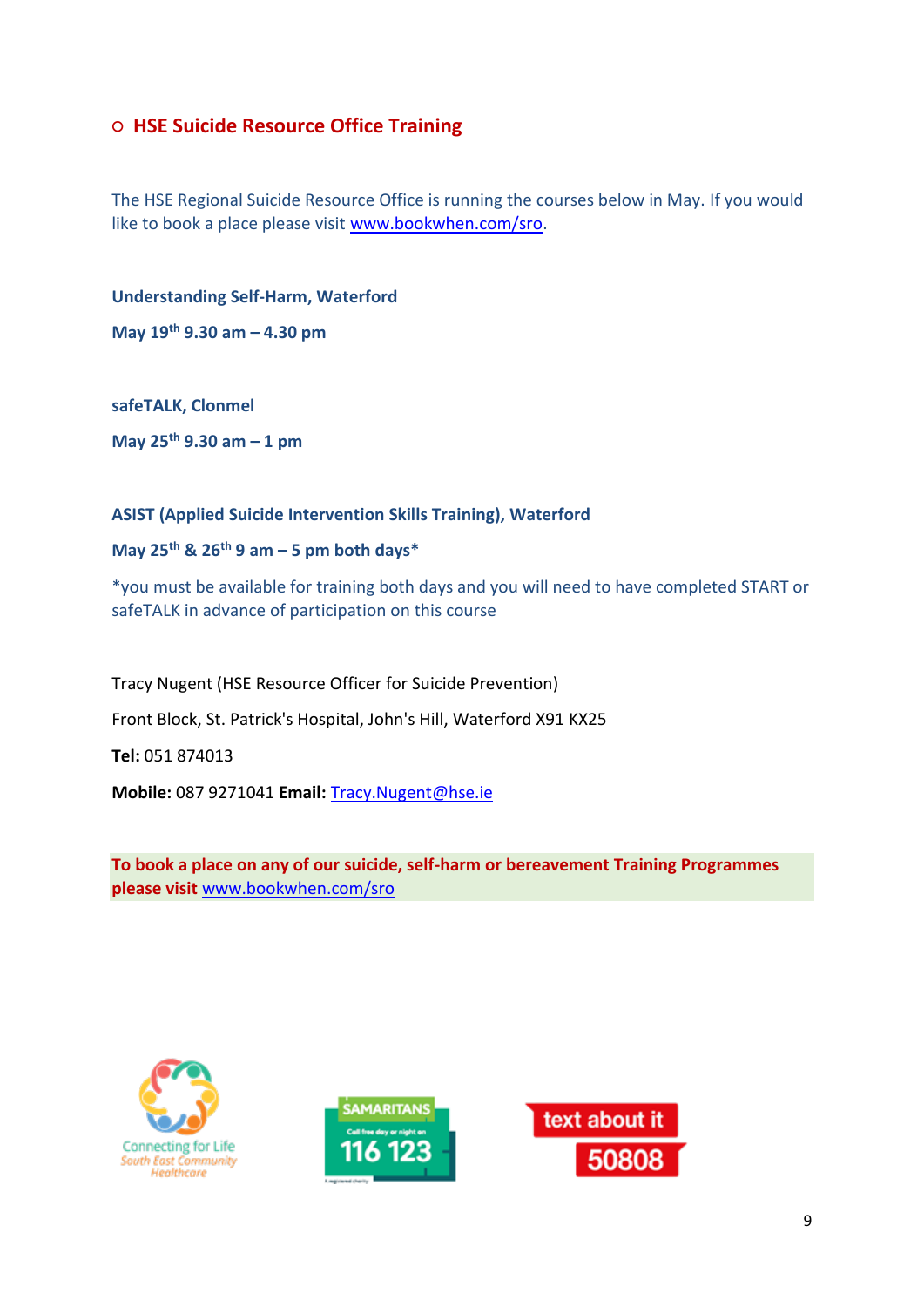## **○ LGB Online Training**

#### **Type of Training:** VIRTUAL PLATFORMS

#### **Title of training module: LGB VIRTUAL AWARENESS TRAINING**

#### **When – Date & Time: Tuesday 17th May 2022** - **10:00am to 1pm**

(Limited spaces remaining on this training but further dates will be added to accommodate those interested)

#### **Information about the event:**

#### **South East Community Healthcare's LGBT+ Health Steering Group's Model of LGB**

**Awareness Training** is now available for delivery over a three hour period on virtual

platforms.

The training aims to enhance the development of a welcoming and supportive environment

to both employees and service users who identify as LGB+.

There is no fee to take part in the training. Certification of Attendance, LGBT+ Awareness Card and LGBT+ Sticker are provided on completion for display within services.

On completion of this training, participants will be offered an opportunity to train as a Trainer, where you will be provided with the tools and knowledge to deliver LGB Awareness Training within your service area.

| How to attend/register-link | Email: emma.whitty@fdys.ie |
|-----------------------------|----------------------------|
| - where to find on HSELanD: |                            |

**Social Inclusion Office │ St. Otterans Hospital │ Johns Hill │ Waterford │ X91 DK31**

**Tel: 353(0) 51 848680**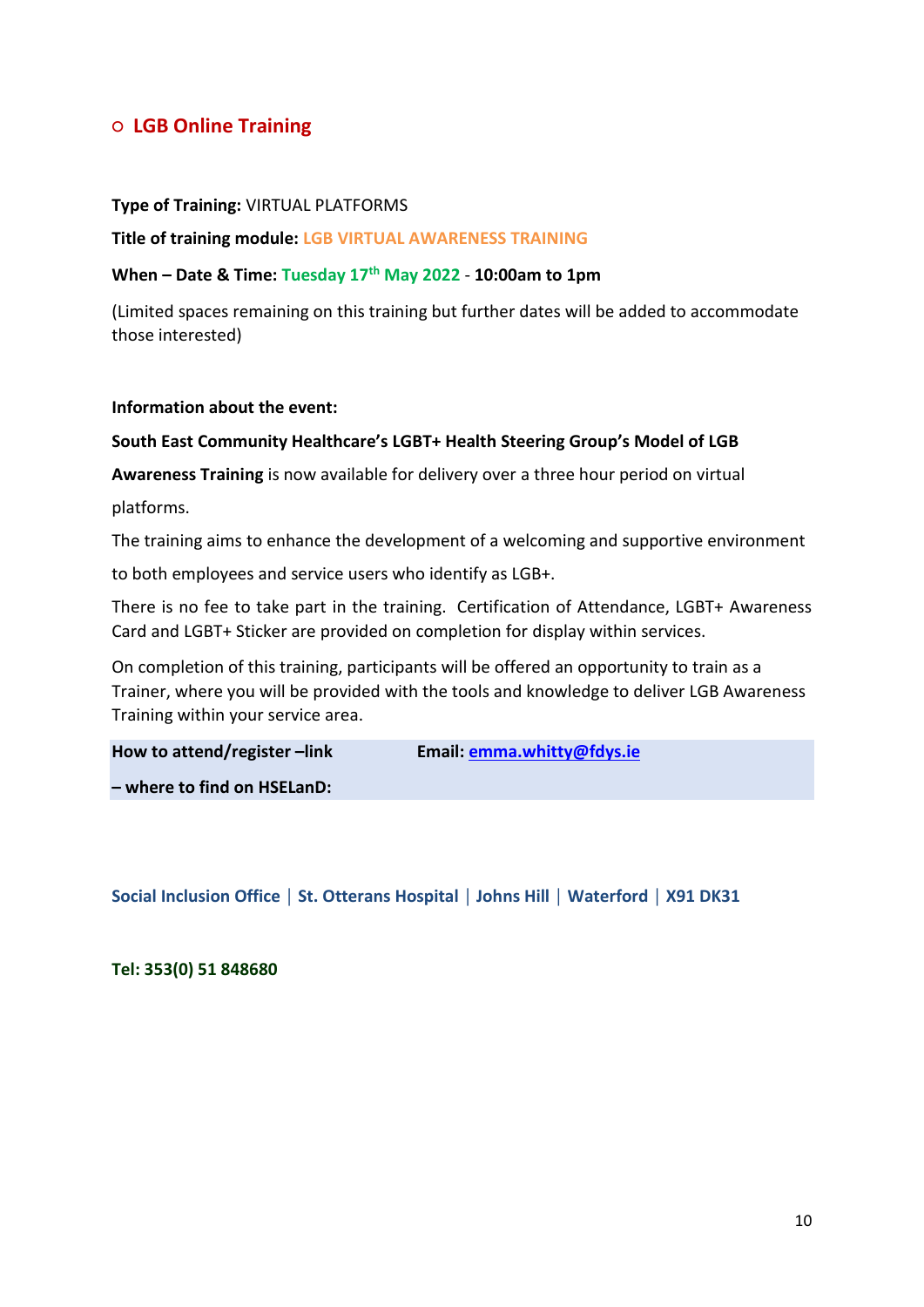## **○ Dual Diagnosis : Mental Health and Substance Use Challenges Online Lecture May 11th**



Please see below details of a lecture which is online next Wednesday May  $11<sup>th</sup>$  from 12.30pm - 1.30pm

## **Dual Diagnosis: Mental Health and Substance Use Challenges.**

by Liam MacGabhann & Emma Murphy.

Liam MacGabhann is professor at School of Nursing, Psychotherapy and Community Health and co-leader of the Mental Health Trialogue Network Ireland.

Emma Murphy is a community member and activist with lived experience in the area of recovery, trauma informed practice and dual diagnosis.

The lecture will explore the changing paradigm in the mental health arena, focusing on research and development in Ireland.

**For more information and to access the lecture** : [Dual Diagnosis: Mental Health](https://scanner.topsec.com/?t=9822bf3872f2d9f52eccd0db63b5296ceb2b57a9&u=https%3A%2F%2Fwww.dcu.ie%2Fdigitalcomms%2Fdcu-events%2F2022%2Fmay%2Fdual-diagnosis-mental-health-and-substance-use-challenges&d=2304&r=show) and [Substance Use Challenges. | Dublin City University \(dcu.ie\)](https://scanner.topsec.com/?t=9822bf3872f2d9f52eccd0db63b5296ceb2b57a9&u=https%3A%2F%2Fwww.dcu.ie%2Fdigitalcomms%2Fdcu-events%2F2022%2Fmay%2Fdual-diagnosis-mental-health-and-substance-use-challenges&d=2304&r=show)

**To access the DCU website, click** [here.](https://www.dcu.ie/digitalcomms)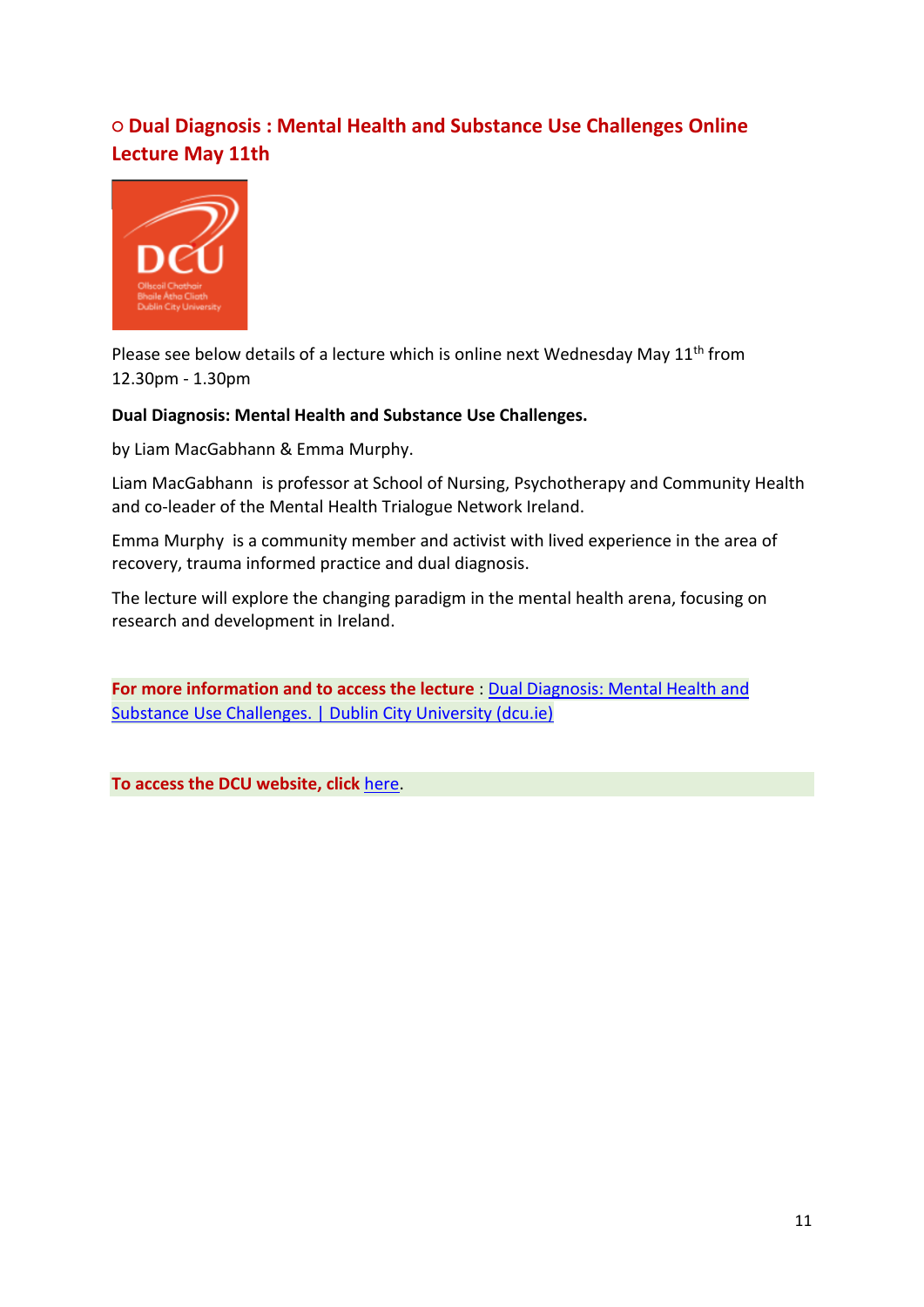## **○ Women's Aid Training : Recognising and Responding to Domestic Abuse**



Women's Aid has developed a half day online training programme focused on recognising and responding to domestic abuse. The training is for anyone who in their professional capacity interacts with survivors of domestic abuse. Training is delivered on Zoom. Each participant must have access to a private space, a good internet connection, a computer, or another device to take part in the training.

#### **Upcoming training dates**

- Thursday, 28 April 2022, 10am-1pm (registration at 9.45am)
- Tuesday, 31 May 2022, 10am-1pm (registration at 9.45am)
- Thursday, 23 June 2022, 10am-1pm (registration at 9.45am)

**For information on how to book a space on this training please go to the Women's Aid website** [here.](https://www.womensaid.ie/about/training/newsresources.html)

**To access the Women's Aid website,** click [here.](https://www.womensaid.ie/)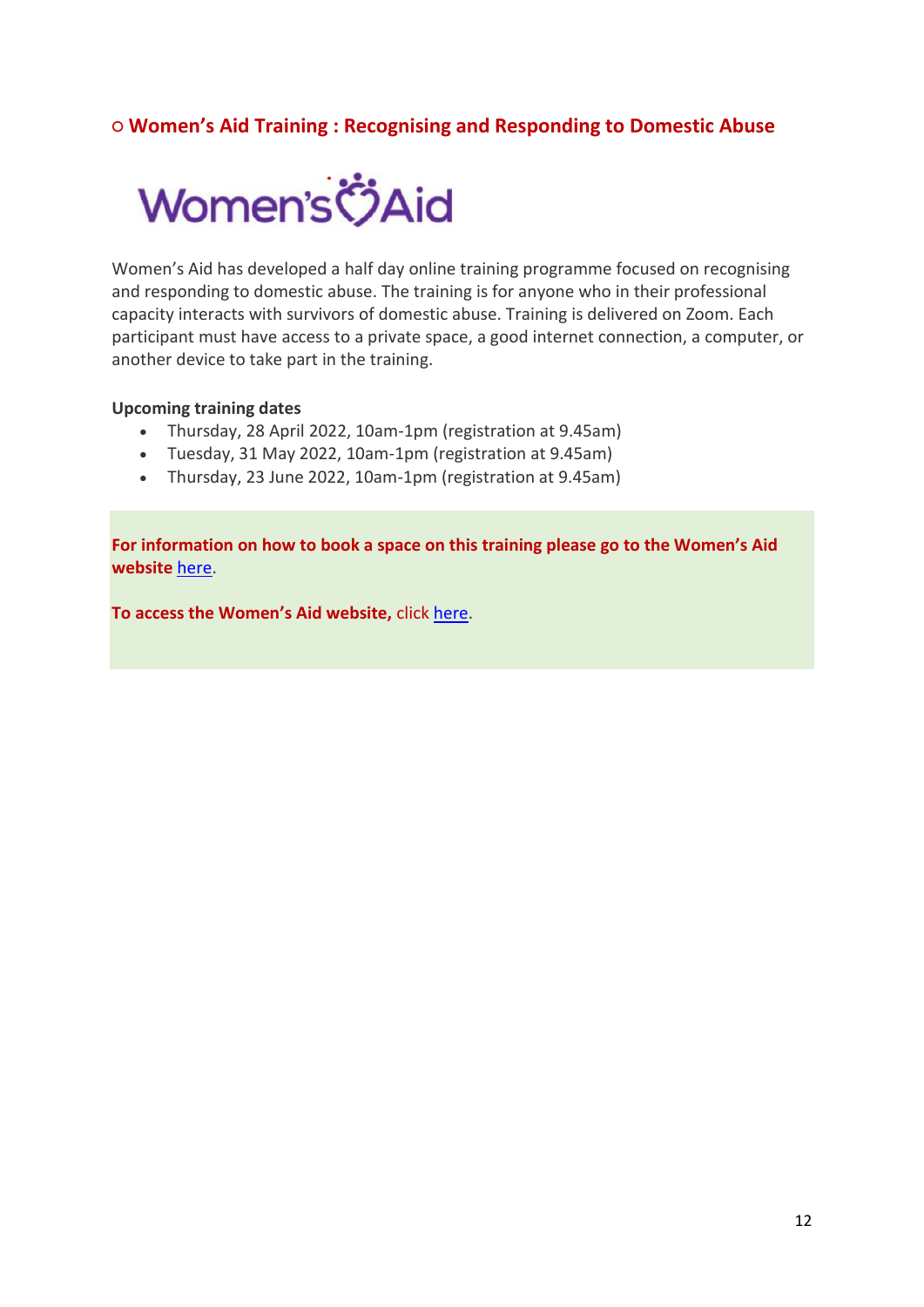## **FUNDING**

## **○ Human Rights and Equality Grant Scheme**



Coimisiún na hÉireann um Chearta an Duine agus Comhionannas Irish Human Rights and Equality Commission

Organisations and groups across Ireland, who work on issues of human rights and equality are being invited to apply to the Human Rights and Equality Grant Scheme 2022, which has been opened today by the Irish Human Rights and Equality Commission ("the Commission").

## What funding is available?

This year there is €400,000 available under two strands. €350,000 is available for Strand One and €50,000 is available for Strand Two.

- Strand One provides for small grants of up to €6,000 and general grants of up to €20,000 to all civil society organisations working to promote human rights and equality.
- Strand Two is new and provides grants of up to €5,000 to local civil society organisations working to promote human rights and equality.

The closing date for receipt of applications is Wednesday 18 May 2022, strictly at 3.00pm and eligible organisations can submit a maximum of one application only.

**For further details of this funding stream and details on how to apply, see** [here.](https://www.ihrec.ie/our-work/human-rights-and-equality-grants-scheme/)

**To access the IHREC website, click** [here.](https://www.ihrec.ie/)